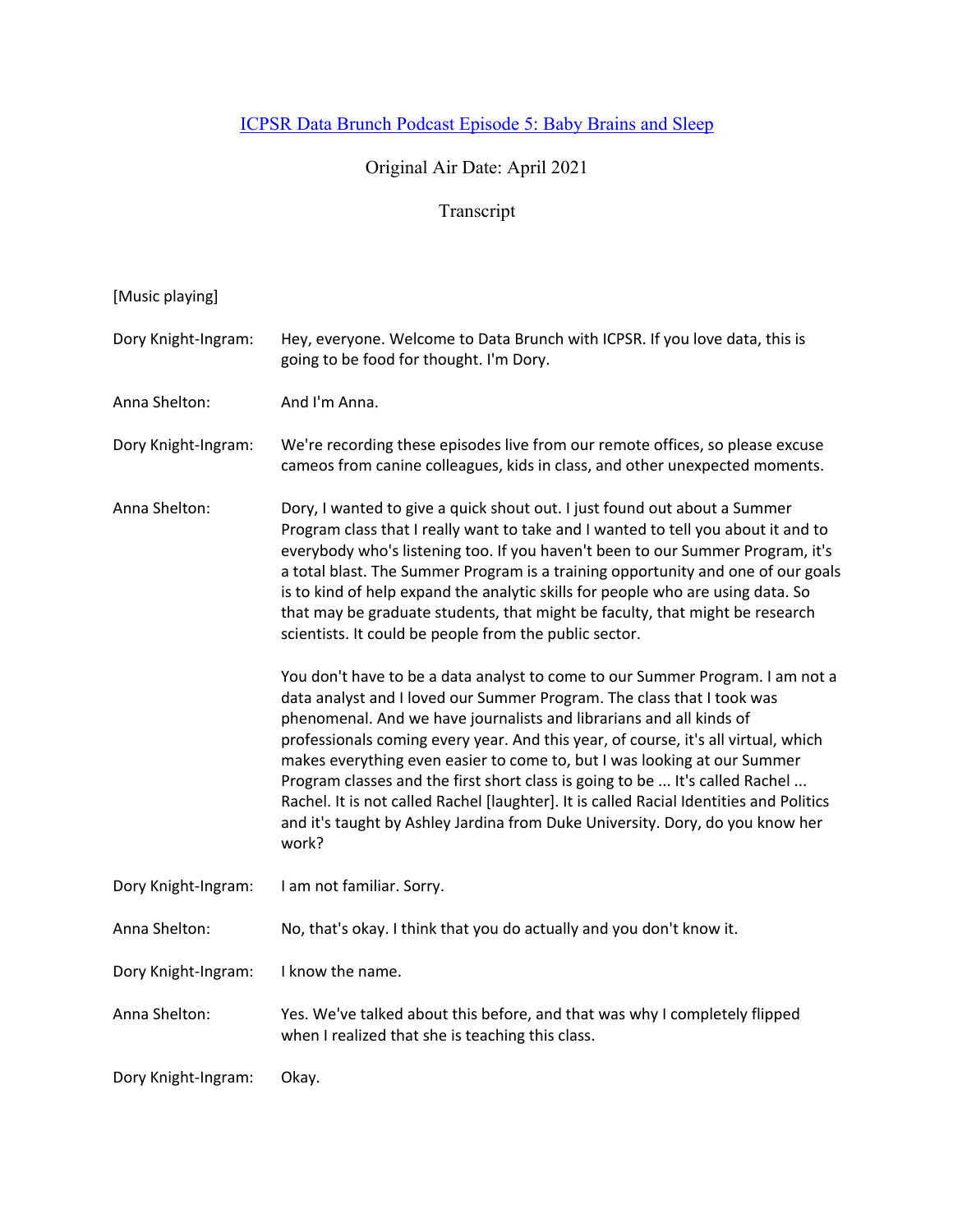Anna Shelton: So you probably ... I think we were talking about this, about her book, which is called White Identity Politics.

Dory Knight-Ingram: Okay.

Anna Shelton: And the workshop, it just looks ... It sounds amazing. So the description is that this workshop will focus mostly on the nature of racial identities across different racial groups and it will consider the ways in which racial identities have become more or less salient components for measuring ... Or excuse me, hang on. And it will consider the ways in which racial identities have become more or less salient components of American political discourse over the last decade or so, which is just fascinating. And particularly, it's going to cover the best practices for measuring identities using survey methods and looking into the theoretical expectations for which those identities are associated with different political preferences and behaviors.

> So I just think this is completely fascinating, especially thinking about the elections and how the political climate has changed over the last years. I completely flipped when I saw this class coming up. I'm going to see if my boss will let me take it because holy wow, it sounds incredible.

All right, do we want to talk about unicorns here?

- Dory Knight-Ingram: Let's talk about unicorns.
- Anna Shelton: Dory, Happy National Unicorn Day.
- Dory Knight-Ingram: Happy National Unicorn Day to you too, Anna.
- Anna Shelton: You know, I was going to look this up. Let me do a quick search. Okay, look at this. We have 33 studies that have something to do with unicorns. Is that ...?
- Dory Knight-Ingram: I'm not surprised.
- Anna Shelton: I'm not surprised either, but it is so ...

Dory Knight-Ingram: This is ICPSR.

Anna Shelton: It is. This is ICPSR, you can find data on anything. Wow. Fascinating.

Dory Knight-Ingram: I want to see those variables though. We might have some really good social media posts coming up.

Anna Shelton: Yes, totally. We'll link to the search in the show notes because I just think it's so fun that there's data on unicorns. Some of it, The National Study of Learning Mindsets, I would be really interested to know what that data was. Very cool. So of course, in data and current events, not only is it National Unicorn Day, but of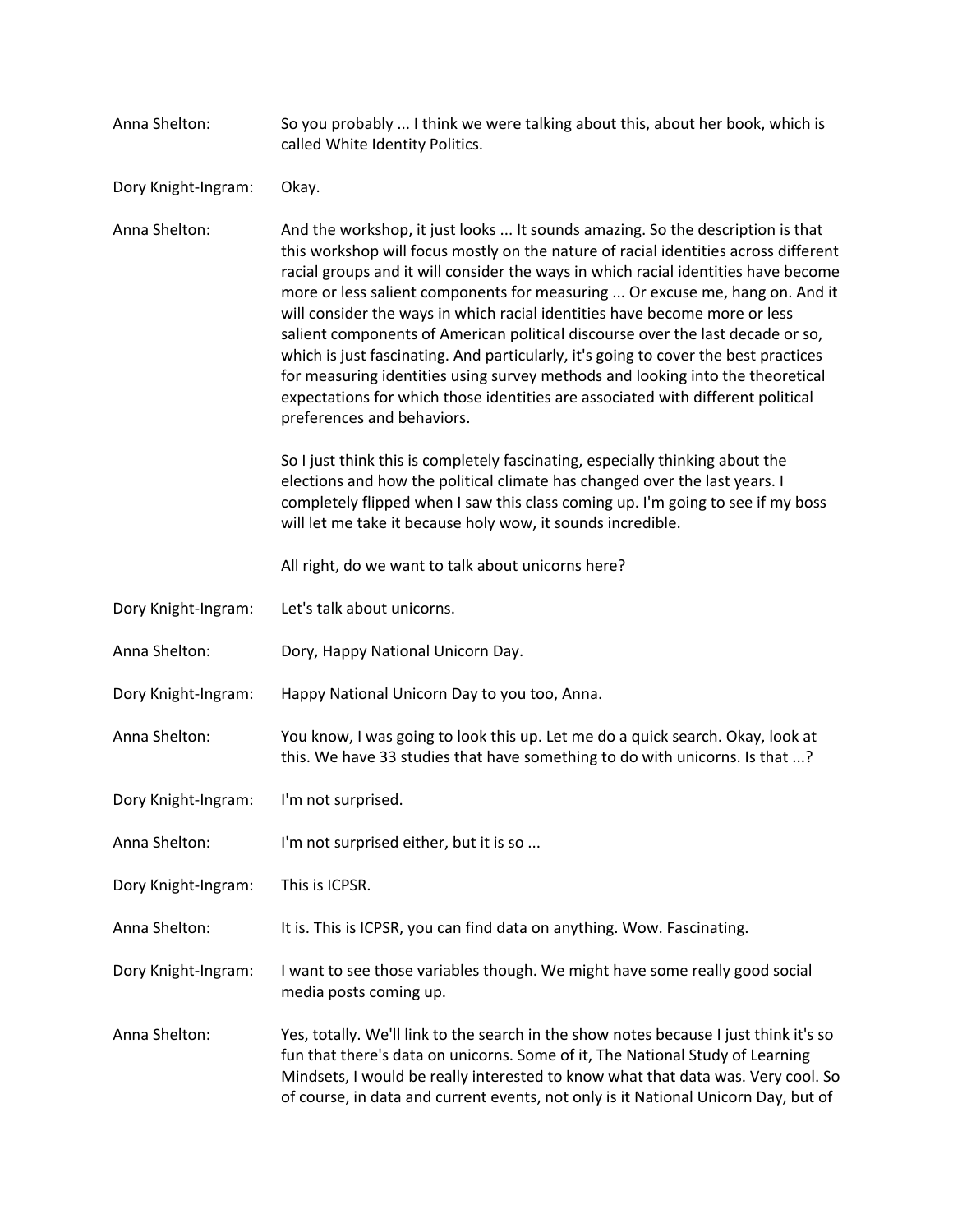course, data is being used in recent papers and such and we always like to talk about where we're finding ICPSR data that is being used out in the real world.

So there is a recent paper that uses ICPSR data and the paper is titled Misogynistic Tweets Correlate With Violence Against Women, and I think that this is a really important paper to be bringing up because this is a paper that's looking at how social media is affecting the real world. So this paper is in the Journal of Psychological Science and the paper is by researchers Blake, O'Dean, Lian, and Denson. And again, that paper is called Misogynistic Tweets Correlate With Violence Against Women.

And specifically, these researchers were looking at if exposure to misogynistic tweets would predict future domestic and family violence. And the researchers ... Oh, you might hear my dog in the background. Katie is incensed that people looking at tweets would be affected by this to do harm to their own families, and I am too, Katie.

The researchers here use the FBI Uniform Crime Reporting Program data, so that's something that's available at ICPSR, and they looked at offenses against the family and children, and they looked at that along with geo located Twitter data on misogynistic tweets. So this is just a totally fascinating paper.

If you're interested in reading this or on doing similar research, you can of course, find out more about this in our bibliography of data related literature, which we will link to in the show notes.

Dory Knight-Ingram: Yeah, it really gives a different ... Puts a different spin on some of the things that you see on social media, and you can see how it affects things in the real world or how it correlates the things in the real world.

Anna Shelton: Yes, totally. And if it's ... I mean, affecting children, that just breaks my heart.

- Dory Knight-Ingram: Yeah, I also found it interesting, this is kind of random for me, but so social media, Twitter is the one… I have my profile pictures and Twitter is the only one where I'm not smiling because that is Twitter for me. It's not the place where you go for smiles, it's just really ... Sorry, Twitter. But it's like hardball in there, or should I say dodge ball in there, where it's different from the different platforms and behavior is even different, I think, on Twitter.
- Anna Shelton: Yes. Yeah, and I mean, it's fascinating to hear that you have even changed your behavior because of the way that the algorithm that you are seeing, the things that you're seeing because of Twitter's algorithm have changed the way that you personally behave on that platform. That is really interesting.

Dory Knight-Ingram: Yeah, I have to put on my game face when I go out there on Twitter.

Anna Shelton: Yeah. Yeah.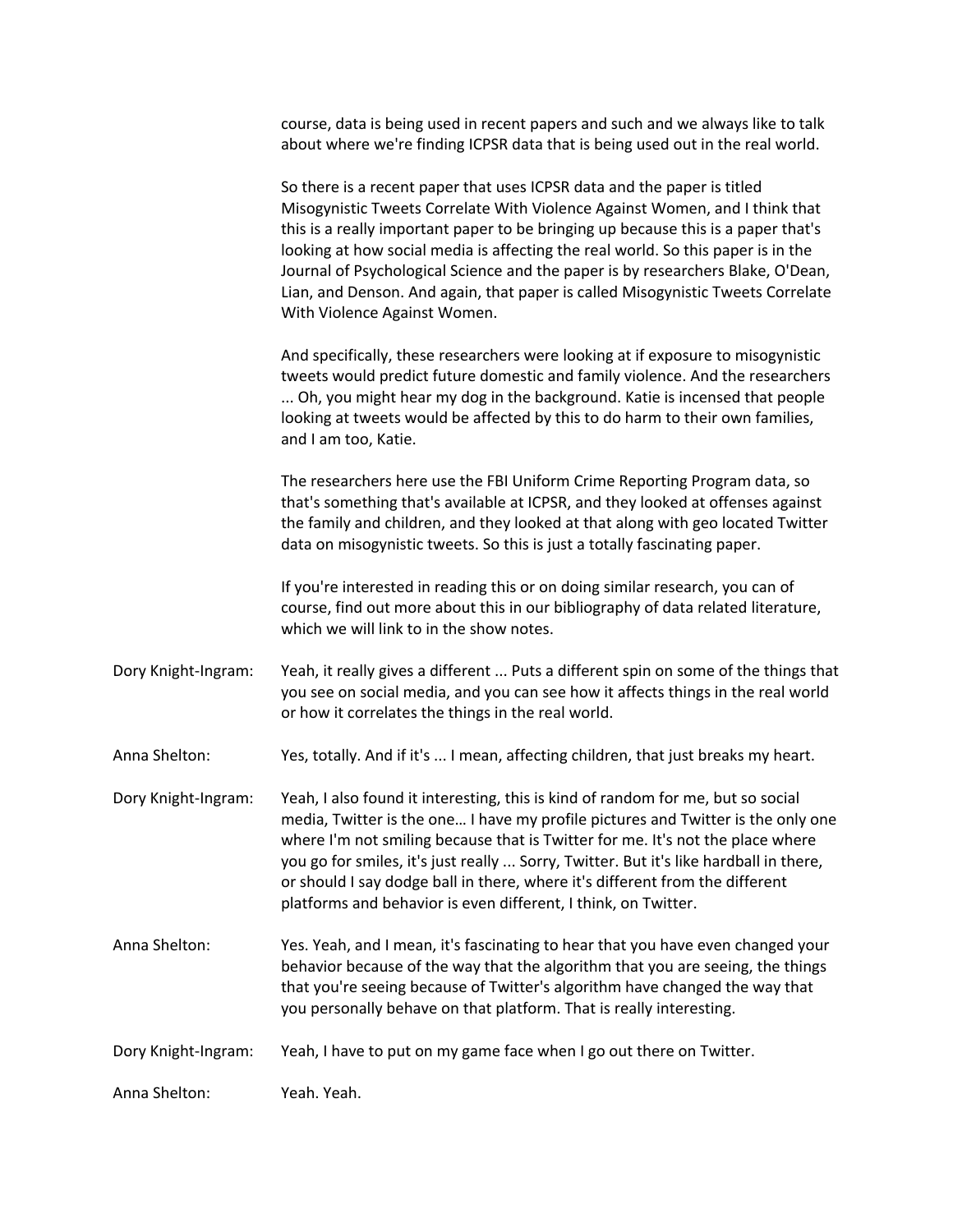| All right, so we also have some new and updated data. We always do, but we        |
|-----------------------------------------------------------------------------------|
| like to share what new data is available on  Because ICPSR is known for a lot of  |
| things, and one of those things is being a really great data resource. So if you  |
| need data, if you're a student and you're looking for data for your papers, or if |
| you're a researcher, if you're a journalist, you can use these data for articles. |

So some of the new data that came out and we have new studies that are coming out all the time, but one interesting one that just recently came out is called Project Positive Attitudes Towards Health, and this is in Michigan in 2017. And this is part of a larger study, which was supported by the National Science Foundation, and it includes some really interesting topics. So it includes general health and also mental health, as well as drug use and healthy risk ... Or excuse me, health risk behaviors, healthy or not, sexually transmitted diseases, HIV, sexual orientation, and healthcare service utilization, as well as socio demographics. So if any of those is something that you're interested in or that you're doing research on, this could be a really great study for you.

We also wanted to say there are new updates to the Chitwan Valley Family Study, Changing Social Contexts and Family Formation in Nepal. And this study is particularly useful because it is so long running. These data include 1995 to 2017, and in the updated data, we have data on the influence of changing social contexts on family formation behaviors, as well as marriage and childbearing and contraceptive use. So this is all incredibly interesting data if you are looking at families and international families, and this is also particularly interesting thinking about our guests today, who will be talking about maternal health and stress levels and how that affects babies. So Dory, I will let you take it from here.

[music playing]

| Dory Knight-Ingram: | Well, hello everyone, and welcome back. We are really excited to have ICPSR's                                                                                 |
|---------------------|---------------------------------------------------------------------------------------------------------------------------------------------------------------|
|                     | Tamara Qawasmeh here. Tamara is a data project assistant at ICPSR and Tamara                                                                                  |
|                     | is here to talk to us about a recently published paper titled Maternal Stress                                                                                 |
|                     | During Pregnancy Alters Fetal Cortico-Cerebellar Connectivity in Utero and                                                                                    |
|                     | Increases Child Sleep Problems After Birth. So there are a lot of really good<br>keywords in there that I'm interested to hear about, especially as a mom. So |
|                     | welcome, Tamara.                                                                                                                                              |
|                     |                                                                                                                                                               |

Tamara Qawasmeh: Thank you, Dory. It's an honor to be here.

Dory Knight-Ingram: So can you tell us more about your paper today?

Tamara Qawasmeh: Sure. So it is a mouthful, and in short, it just means that we're going to talk about baby brains today.

Dory Knight-Ingram: Baby brains, yay.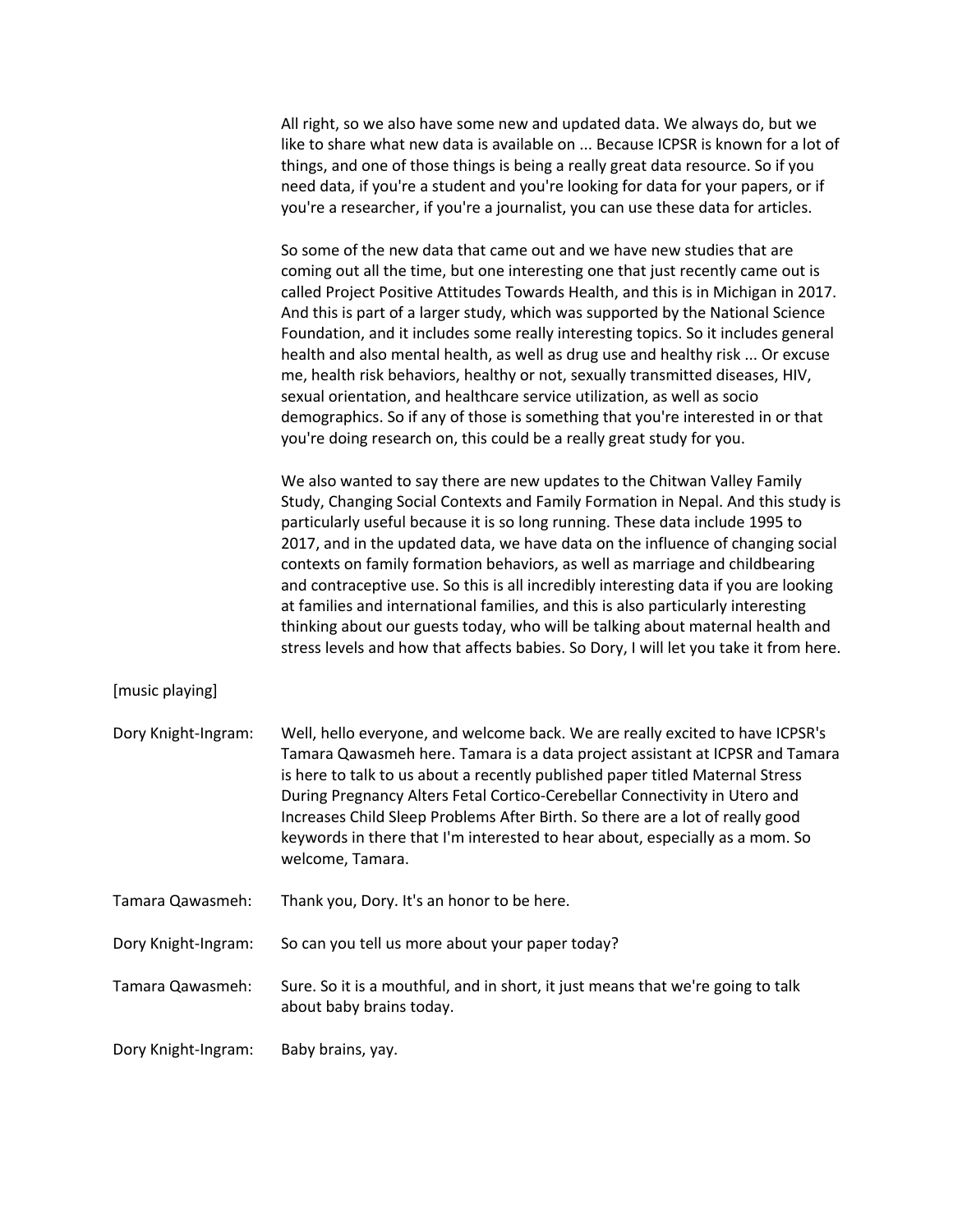| Tamara Qawasmeh:    | Yeah. Well, at first I would like to just give a shout out to all the folks that<br>worked hard on this paper, especially Marion van den Heuvel, Jasmine Hect,<br>Benjamin Smarr, Lance Kriegsfeld, Jeanne Barcelona, Kowsar Hijazi, and Moriah<br>Thomason. There's a lot of folks that worked on this paper, so shout out to all of<br>them in their hard work.                                                                                                                                                                                                        |
|---------------------|--------------------------------------------------------------------------------------------------------------------------------------------------------------------------------------------------------------------------------------------------------------------------------------------------------------------------------------------------------------------------------------------------------------------------------------------------------------------------------------------------------------------------------------------------------------------------|
|                     | And so I guess we can start off with the purpose of the paper, so it was  We<br>were just investigating the relationship between maternal stress and negative<br>affect during pregnancy, and what found was that high maternal negative affect<br>and stress during pregnancy is associated with decreased cerebellar-insula<br>functional connectivity in fetuses and increased sleep problems in toddler hood.                                                                                                                                                        |
|                     | And what's more fascinating is that our results on mother reported sleep<br>suggests that males are actually more at risk of developing sleep problems in<br>response to prenatal exposure to maternal stress later in life. And we didn't<br>actually see the same pattern in females, so that was definitely something that<br>we thought was very interesting. And in layman's terms, just to summarize what<br>I just said, what this means is that being stressed during pregnancy could prove<br>to affect a child's sleep behavior even years after they're born. |
| Dory Knight-Ingram: | Well, we must make sure to get this podcast out to the audiences where new<br>parents might be, because this is really intriguing. Thank you. So you've already<br>told us a little bit about the story behind your paper, tell us more about some of<br>the stories that you've been able to uncover during your work?                                                                                                                                                                                                                                                  |
| Tamara Qawasmeh:    | Yeah, it's a great story because we're starting to see how the fetal brain<br>develops. We're able to find out whether or not they're at risk for developing<br>problems after birth and maybe even solving those problems before they're<br>born.                                                                                                                                                                                                                                                                                                                       |
| Dory Knight-Ingram: | Okay, and would you say that this is a unique project or what makes it<br>particularly unique?                                                                                                                                                                                                                                                                                                                                                                                                                                                                           |
| Tamara Qawasmeh:    | Yeah, so what makes us unique is that we're starting to see what the fetal brain<br>looks like, so we're using functional MRI to map out the patterns of activation in<br>the different regions of the fetal brain network and so we're looking at more<br>than just the physical brain. We're looking at how the fetal brain is<br>communicating and making connections in utero by taking an image of the<br>entire system.                                                                                                                                            |
| Dory Knight-Ingram: | That sounds very good. How did you get into this type of research?                                                                                                                                                                                                                                                                                                                                                                                                                                                                                                       |
| Tamara Qawasmeh:    | Well, at the time, so I was an undergrad and I was studying public health. I was<br>also studying medical anthropology and nutrition science, just trying to get an<br>idea of what it is I wanted to do with my life. And when I wasn't in class, I was<br>working at Beaumont Hospital in the nutrition department serving food to<br>patients, families, doctors, staff, the whole hospital. I think that I'm probably the                                                                                                                                            |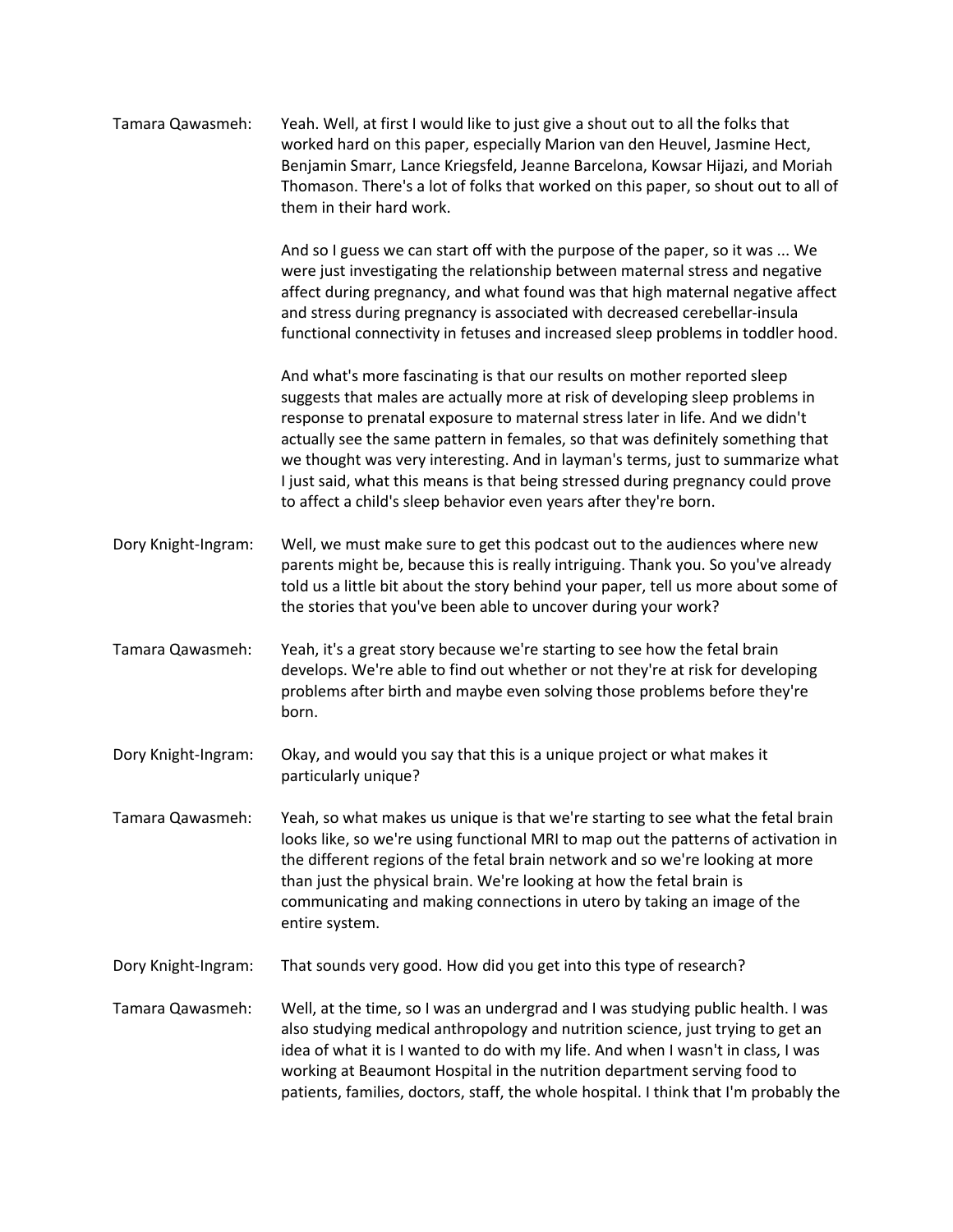only person a patient was happy to see, mostly because I was always there with a meal and a conversation and no one was ever really upset to see me unless I forgot dessert. And so a job posting had been sent around that a neuroscience research lab was looking for an assistant and I really wanted the job. And so when I got the call, I was pretty much over the moon.

Dory Knight-Ingram: So you talked about ... Let's just kind of back up a little bit. You talked about delivering food to people, so since this is Data Brunch, tell us some of your favorite food memories from those days.

Tamara Qawasmeh: Well, there's a lot. Delivering food, I was going to patient rooms and handing them their trays, and a lot of the times folks at that point may have been in the hospital for days or weeks at a time, and so sometimes I would get to know these people and just come in every day getting a good conversation with them, checking in to see if they needed anything. Don't tell anyone, but sometimes I would sneak in an extra jello cup to make their day a little bit better.

> I don't know. I mean, I think that the most memorable times working in that position was just having those conversations with people and just getting to know them because some people just really needed to talk. I mean, it can get really boring just sitting in a hospital room for a whole day, even days at a time. So just being able to, again, bring that human aspect back to the field was really important to me.

- Dory Knight-Ingram: So you mentioned that a connection that you kind of built with some of the mothers in the research. Can you talk about the kinds of stress that the mothers were experiencing?
- Tamara Qawasmeh: Yeah, I mean, there was a lot of ... They all varied. There were definitely independent situations for each family that we were working with, and sometimes that could have meant that they were living in a home that wasn't very well suited. Some of these folks may have had homes that were infested even with cockroaches. Some people didn't have homes and were living in homes with multiple families, and so that in itself is just stressful, trying to find a place for your family to stay and be safe and healthy.

And beyond just the housing situation, many of these families also had to maintain healthy relationships with the rest of their family. Especially if you're living in a home with a lot of people, it's just all around stressful. And so you could see that these stressful factors reflect in this study in particular because you can imagine that if you are a child and you're trying to sleep that you might not get the best sleep if there's a lot of people walking around the house, if there's a lot of light pollution. And so we did notice that during this process, and so those are some of the things that could definitely affect a mother's stress levels.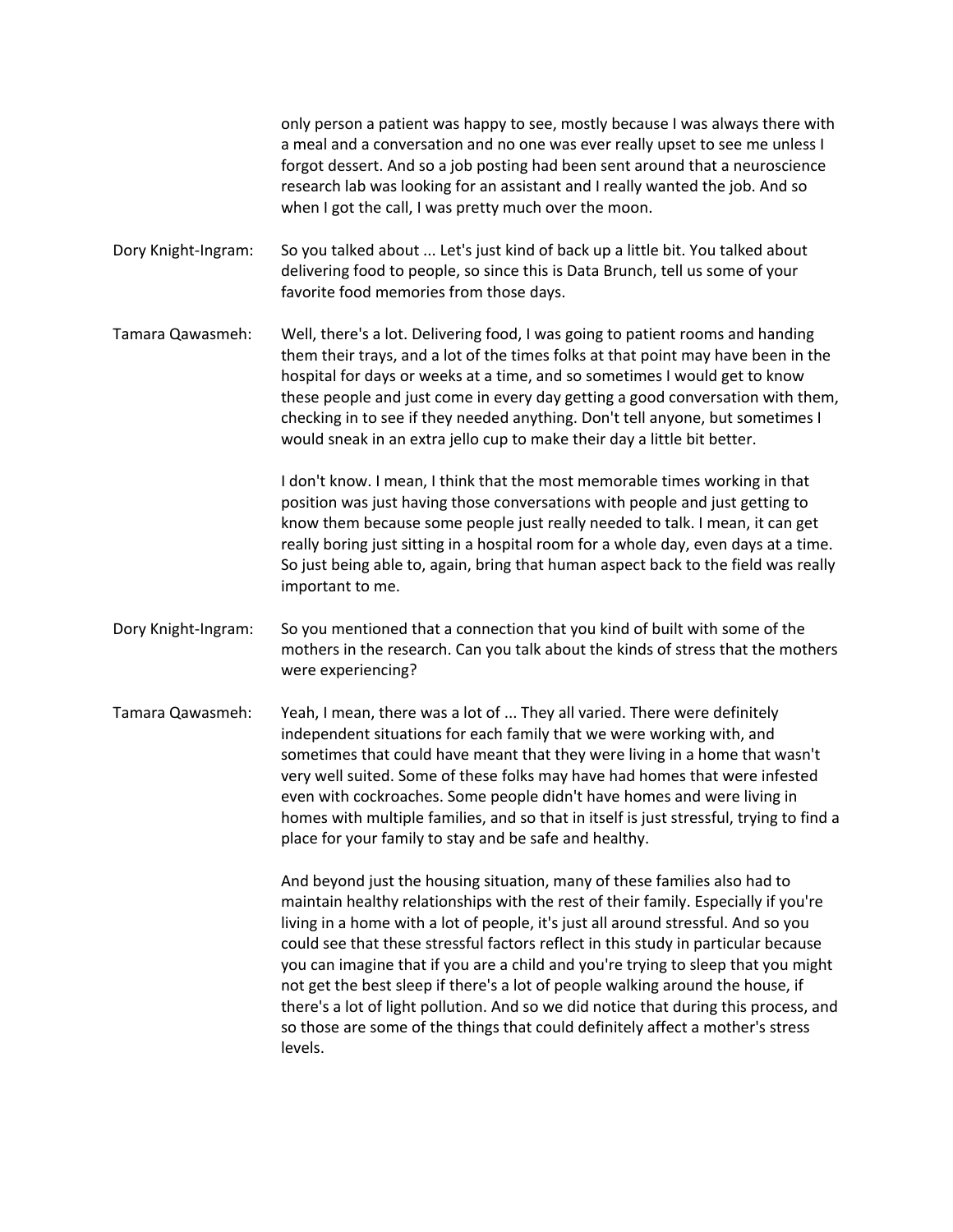- Dory Knight-Ingram: So could you separate out how the baby's sleep problems were caused by the stress levels that the mom had during the pregnancy?
- Tamara Qawasmeh: Yeah. And so during the study, we did measure the child's sleep behaviors. So we have some questionnaires already set in place, so we use a couple of different scales, such as the Child Behavioral Checklist, so CBCL, and this actually is a scale that is widely used and it's validated, so we use it in toddlers to assess the common reported sleep complaints that we would see in these children. So specifically we're checking to see if the toddler resists going to bed at night, if they don't want to sleep alone, or if they have trouble getting to sleep, if they wake up often in the middle of the night, or if they have nightmares or if they talk or cry in their sleep. And so we use those factors in understanding the sleep behavior in these children in relation to how the mother and how her stress levels were during her pregnancy, and that's where we found the correlation between the two.
- Dory Knight-Ingram: So I want to note that the paper that we've been talking about today will be in our show notes. How can our listeners find out more about this or contact you about it?
- Tamara Qawasmeh: So you can look for more information on the subject if you look at some other papers that are related to this new publication. So if you look up, especially Moriah Thomason, who is the principal investigator on this research project, and you'll be able to find a lot of information, especially about the origins of the fetal brain and how we're mapping out the fetal brain in utero. So this is a pretty big project that she's been working on and you can definitely find out more information that way.
- Dory Knight-Ingram: So we already talked about food memories in the hospital. What are some of your favorites brunches, since this is a Data Brunch or thee favorite brunch for you?
- Tamara Qawasmeh: Man, I could always go for a good old tofu scramble.
- Dory Knight-Ingram: Oh, yes.
- Tamara Qawasmeh: I know. It's so good and hash browns. I'm a big potato fan, so just slap on some potatoes on my plate, let's call it brunch.
- Dory Knight-Ingram: All right. Let me know when it's ready. Tofu scrambles changed my life. It did.
- Tamara Qawasmeh: They are life changing. I mean, it's so easy to make, so I'm so glad there's another fellow tofu scramble lover here.
- Dory Knight-Ingram: And tofu scramble with hash browns inside, I might have to try that next time.
- Tamara Qawasmeh: Or like a vegan breakfast burrito, just wrap it all up in one.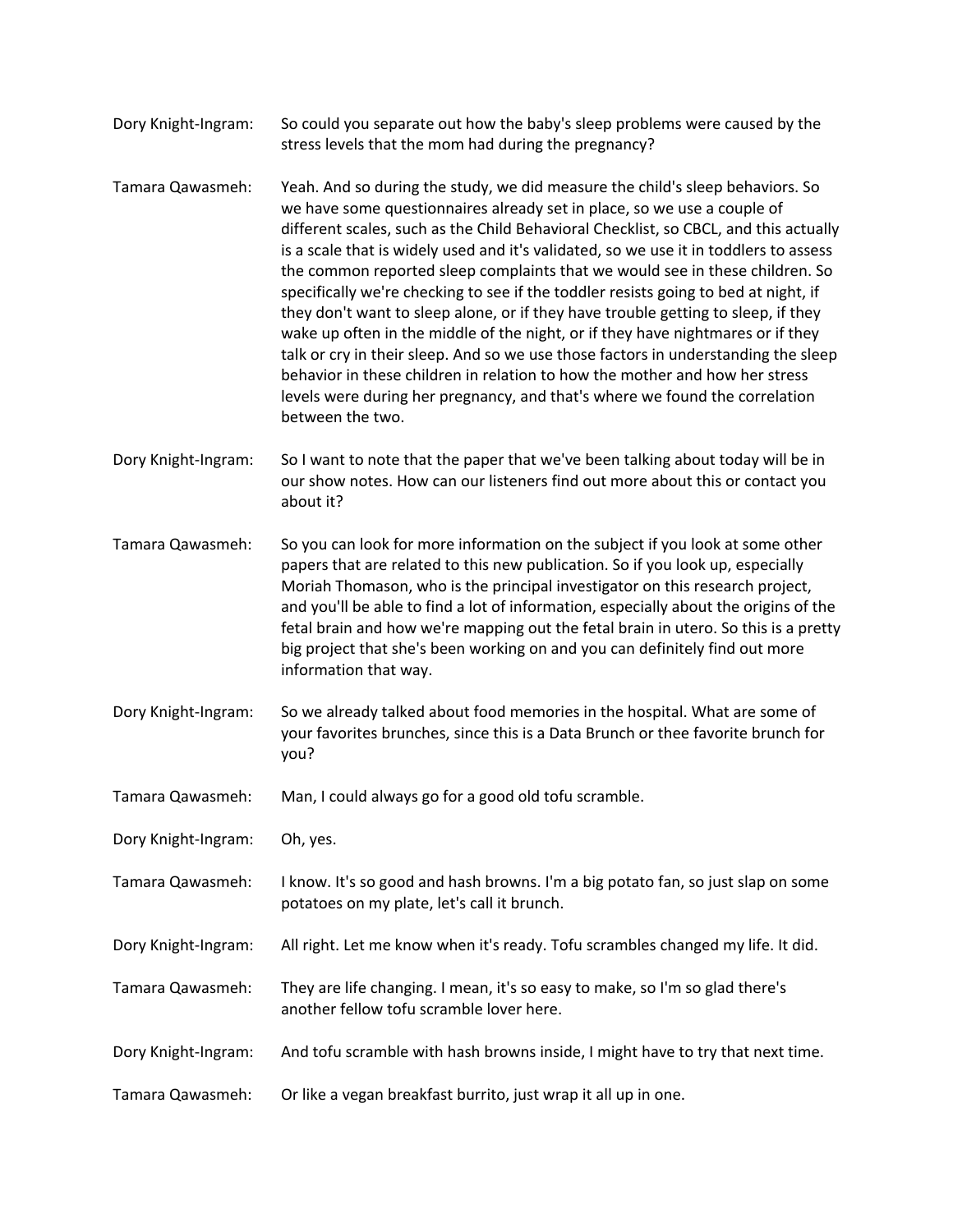| Dory Knight-Ingram: | Yes.                                                                                                                                                                                                                                                                                                                                                                                                                                                                                                                                                                                                                                                                                                                                                               |
|---------------------|--------------------------------------------------------------------------------------------------------------------------------------------------------------------------------------------------------------------------------------------------------------------------------------------------------------------------------------------------------------------------------------------------------------------------------------------------------------------------------------------------------------------------------------------------------------------------------------------------------------------------------------------------------------------------------------------------------------------------------------------------------------------|
| Tamara Qawasmeh:    | Potatoes and tofu.                                                                                                                                                                                                                                                                                                                                                                                                                                                                                                                                                                                                                                                                                                                                                 |
| Dory Knight-Ingram: | Oh, and some hot sauce. Yes.                                                                                                                                                                                                                                                                                                                                                                                                                                                                                                                                                                                                                                                                                                                                       |
| Tamara Qawasmeh:    | Oh man, I'm hungry.                                                                                                                                                                                                                                                                                                                                                                                                                                                                                                                                                                                                                                                                                                                                                |
| Anna Shelton:       | All right. Awesome. Thank you so much, Tamara. I have a son and I was stressed<br>during pregnancy and I see him having sleep problems, so it is so interesting to<br>hear this and I can't wait to read your whole paper.                                                                                                                                                                                                                                                                                                                                                                                                                                                                                                                                         |
|                     | So a few things coming up from ICPSR, and of course, if you're listening to this<br>episode at a later date, you can always visit icpsr.umich.edu to find out about<br>our upcoming events and our current job listings and so much more. But we are<br>so excited. We are hiring. I know I say this every episode, but we're actually<br>hiring really a lot, and it's pretty exciting to be here because there are so many<br>other places who are having to limit their staff right now and we are growing.                                                                                                                                                                                                                                                     |
|                     | So some of our current open positions, we're hiring a lot in the technology area<br>so we have associate full stack software engineer, a senior digital product<br>designer, a lead dev ops engineer, dev ops is "D-E-V O-P-S," dev ops, and a lead<br>full stack software engineer. So we have those four positions that are open right<br>now and probably by the time you hear this, we will have another position or<br>two posted. So please do check those out.                                                                                                                                                                                                                                                                                              |
|                     | Our Summer Program is beginning in May and our early bird tuition rates are<br>open through May 1st, so make sure you get your registration in now. And just<br>like last time, we are still open to nominations for our Council, which is our<br>executive committee for ICPSR as a whole and as well for our ICPSR awards,<br>which are for distinguished work in the social sciences. And you can find more<br>information about that on our website and we would absolutely love to hear<br>your nominations. This is a great way for us to get some really incredible voices<br>recognized. And then finally, we want to give a special congratulations to our<br>very first ever guests that we had on Data Brunch, Shane Redman is now Dr.<br>Shane Redman. |
| Dory Knight-Ingram: | Congratulations, Dr. Redman.                                                                                                                                                                                                                                                                                                                                                                                                                                                                                                                                                                                                                                                                                                                                       |
| Anna Shelton:       | Congratulations. We're so excited for you. So Dr. Redman successfully defended<br>his dissertation just a few days ago, and we're so excited for you.<br>Congratulations, Shane.                                                                                                                                                                                                                                                                                                                                                                                                                                                                                                                                                                                   |
| Dory Knight-Ingram: | And that brings us to the end of today's episode. Thanks for being with us.                                                                                                                                                                                                                                                                                                                                                                                                                                                                                                                                                                                                                                                                                        |
| Anna Shelton:       | So we are really looking lean forward to our next episode. We get to talk to one<br>of our colleagues over here at the University of Michigan Institute for Social                                                                                                                                                                                                                                                                                                                                                                                                                                                                                                                                                                                                 |